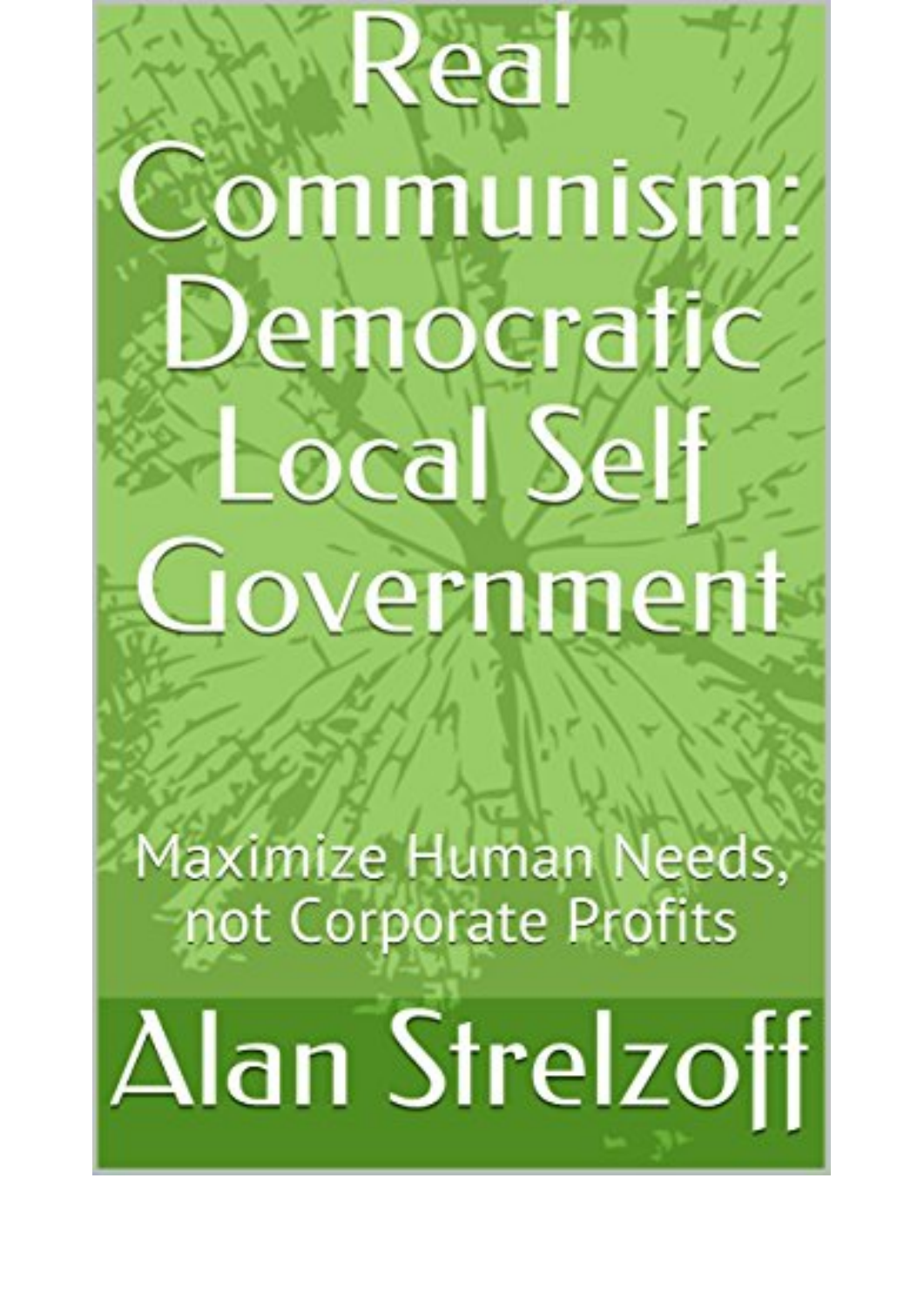*Alan Strelzoff*

## **Real Communism: Democratic Local Self Government: Maximize Human Needs, not Corporate Profits**

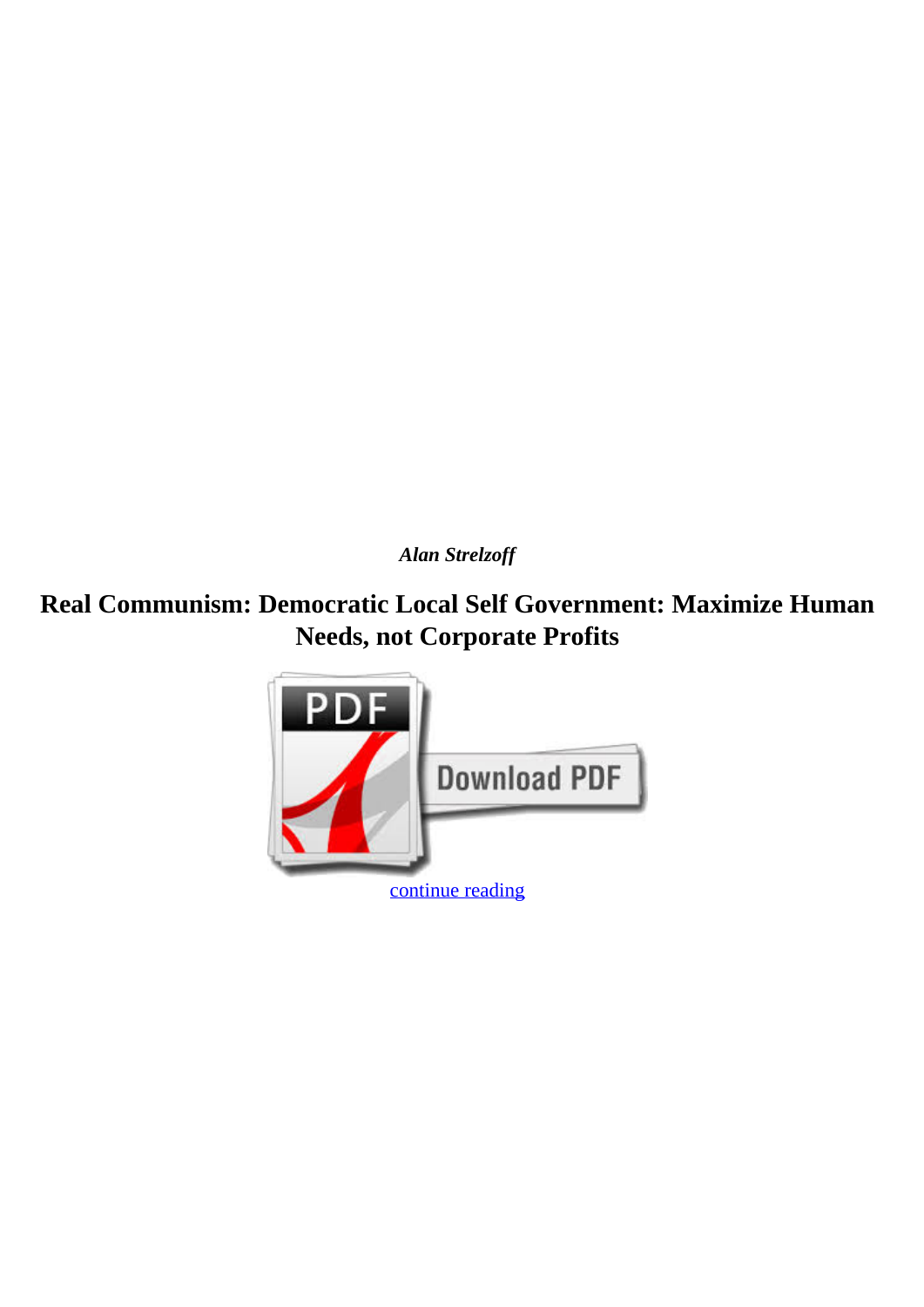There are problems inside our existing capitalist system that i propose can only be solved by transitioning to real Communism. I define genuine Communism to end up being quite different than whatever occurred in Russia where it ended up as a Dictatorship. This may not really be what Marx experienced at heart when he referred to Communism as, " I describe how production can be matched with needs in the lack of cash..This book is a companion to my blog at www. I propose a highly decentralized system of local self federal government.The Emancipation of Mankind" There are various problems that arise such as for example shortages and incentive.In the initial chapter, I list all the problems in Capitalism and argue they are all reflections of the benefit system. I am opposed to an insurrection and propose to build a mass movement that can muster a vast majority of support before effecting the changeover to Communism. I propose answers to these problems and also discuss other important issues such as culture, religion, technology, and other topics that make up a description of actual Communism. I concentrate on racism as the primary bulwark of our current Capitalist program. The US is normally drifting towards Fascism as racism and Xenophobic anti immigration intensify. I claim that automation and artificial intelligence make Capitalism completely untenable as jobs vanish.org.realcommunism.In the 3rd chapter, I outline my proposal for how real Communism could be built and how I believe it could work. Automation is wonderful for us by eliminating repetitive jobs that human beings need not do. This will leave us absolve to do creative function like art, science, sports, and hobbies. Certainly emancipation has to be considered a totally democratic system. Essentially, they hardly ever really attemptedto build Communism at all, but instead built another type of Capitalism. In the second chapter, I present my sights of Russian history and try to show where in fact the Russian Communists proceeded to go wrong. Please visit the blog and donate to the discussion.



[continue reading](http://bit.ly/2Tge8Fv)

Great depth, very moving and educational A well-planned book. Essential read for anyone serious about understanding the challenges we encounter today as today's society. I'm sure it'll be brilliant. I would even